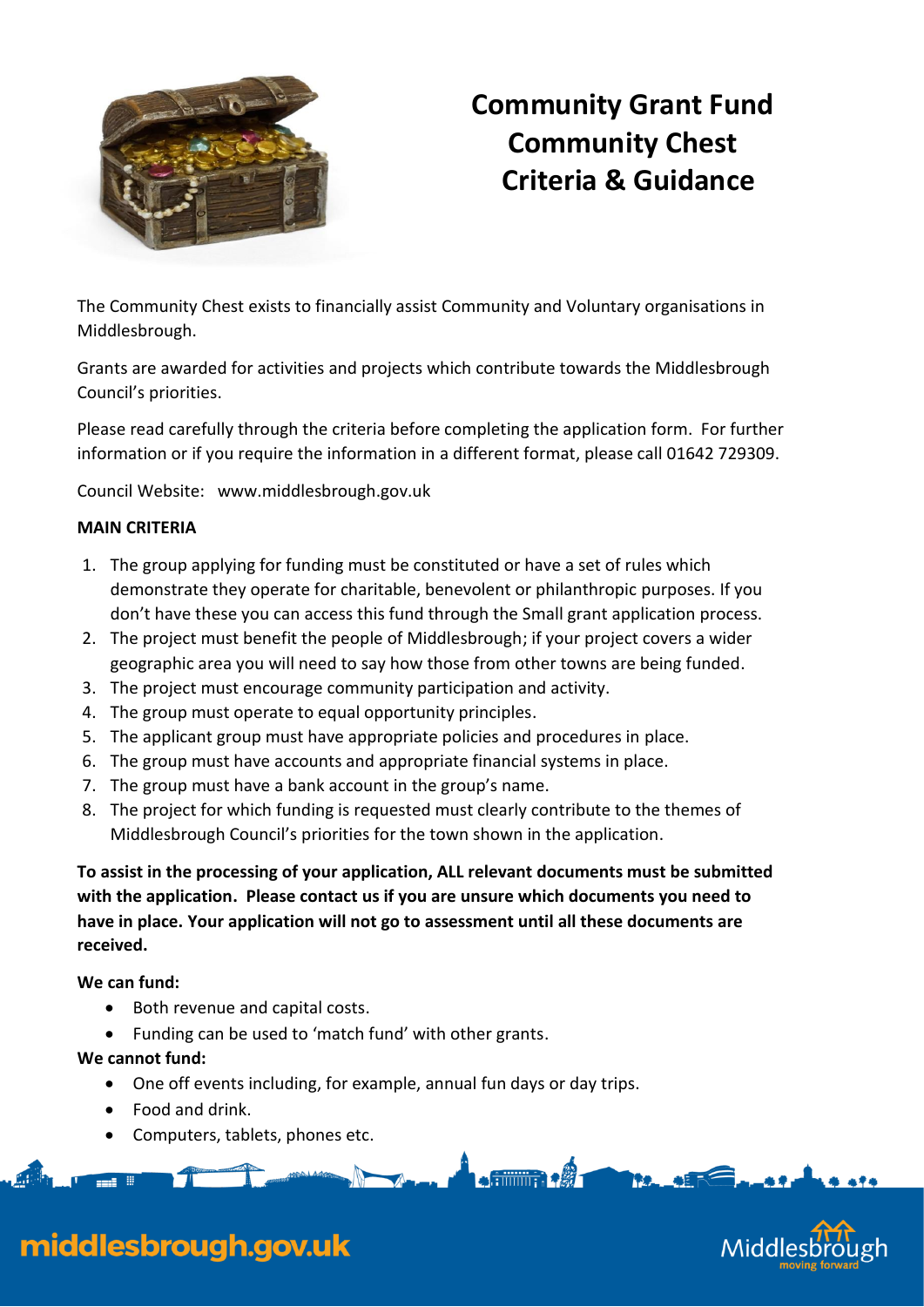- Religious/faith activities.
- Illegal activity or that not adhering to government guidelines.
- Uniformed groups or football teams.
- Money to keep things running (that can use one of our other grant programmes).

# **TERMS AND CONDITIONS**

- 1. Groups will not normally receive more than one grant in a single year.
- 2. Monies must be spent within a specified period once the grant has been awarded. If there is a delay, a request to extend the period must be made in writing.
- 3. Any monies not spent by the end of the project must be returned to Middlesbrough Council.
- 4. The Middlesbrough Council logo must be used in all publicity and promotional materials related to the funded project.
- 5. Projects may be involved in a big publicity campaign run by the Council communications team. Please note you must inform any members of your group/participants in publicity of the council's privacy notice, see below. Public tasks power to promote activity of interest to the community. Privacy notice given to participants, and parents/carers of children or people with learning disability.
- 6. Privacy notice [https://www.middlesbrough.gov.uk/mayor-council-and](https://www.middlesbrough.gov.uk/mayor-council-and-councillors/about-council/privacy-notices/privacy-notice-community-grant)[councillors/about-council/privacy-notices/privacy-notice-community-grant](https://www.middlesbrough.gov.uk/mayor-council-and-councillors/about-council/privacy-notices/privacy-notice-community-grant)
- 7. Projects must act responsibly when collecting data and, as data controller, must ensure adherence to GDPR.
- 8. Original receipts of expenditure must be provided within three months after the grant is completed. Any extension to the three month period should be made in writing. Failure to do so could result in recovery proceedings.
- 9. In the event of the group being dissolved or the project being shelved, Middlesbrough Council reserves the right to decide the future of any assets or equipment purchased with the grant.
- 10. All projects funded must be registered and have 'live' status on the Middlesbrough Matters website.

For help to register contact: **caremattersdirectory@middlesbrough.gov.uk**

# **PLEASE NOTE**

Any information you provide within this application may be shared with other local funders.

Privacy notice: [https://www.middlesbrough.gov.uk/mayor-council-and-councillors/about](https://www.middlesbrough.gov.uk/mayor-council-and-councillors/about-council/privacy-notices/privacy-notice-community-grant)[council/privacy-notices/privacy-notice-community-grant](https://www.middlesbrough.gov.uk/mayor-council-and-councillors/about-council/privacy-notices/privacy-notice-community-grant)